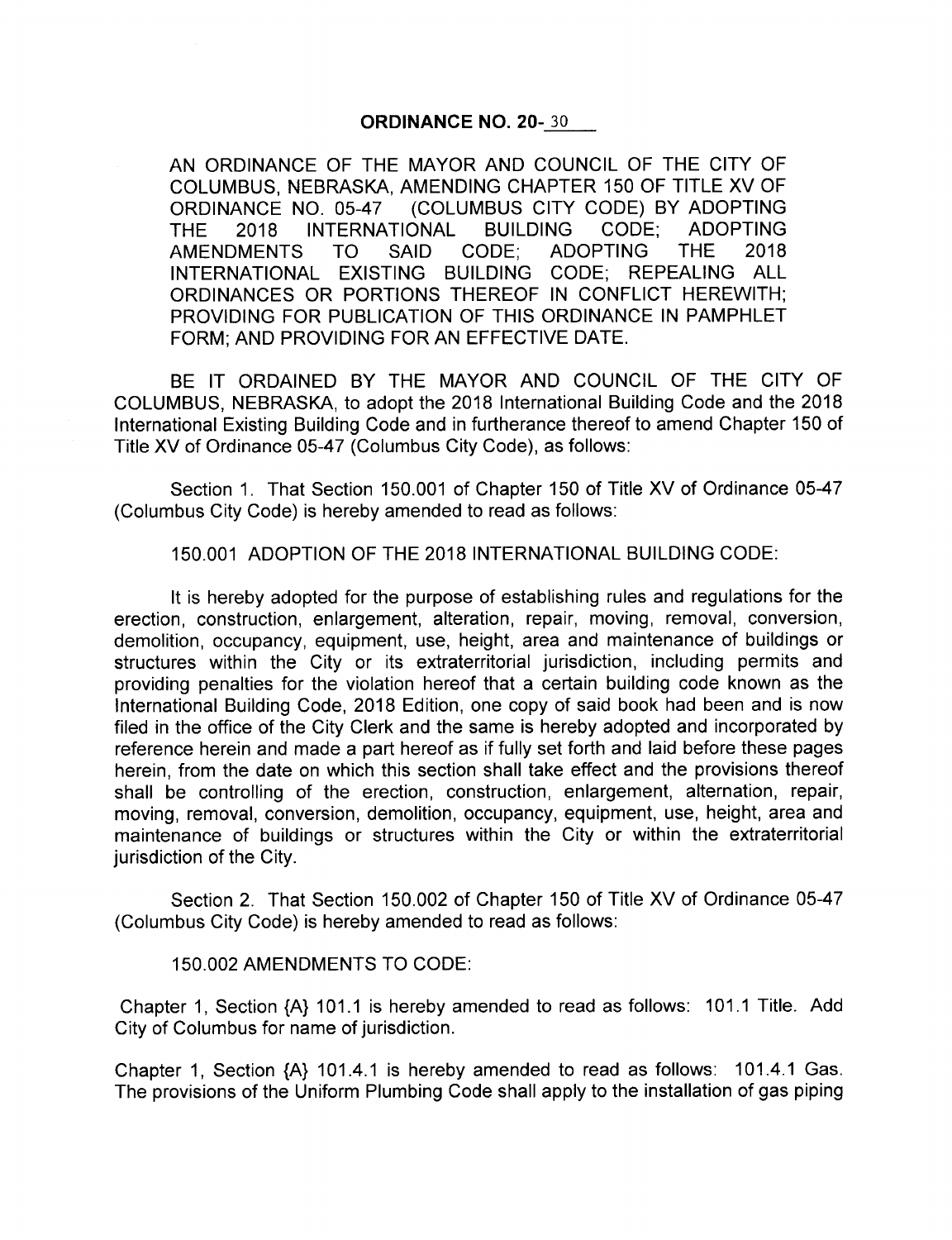from the point of delivery, gas appliances and related accessories as covered in this code.

Chapter 1, Section {A} 101.4.3 is hereby amended to read as follows: 101.4.3 Plumbing. The provisions of the Uniform Plumbing Code shall apply to the installation, alteration, repair and replacement of plumbing systems, including equipment, appliances, fixtures and fittings and appurtenances and where connected to a water or sewage system.

Chapter 1, Section  $\{A\}$  101.4.5 is hereby amended to read as follows: 101.4.5 Fire<br>Prevention. The State Fire Marshal is the delegated authority for Fire Code The State Fire Marshal is the delegated authority for Fire Code implementation with the jurisdiction of the City of Columbus.

Chapter 1, Section { A} 101. 4. 6 Energy section is hereby deleted

New Section Chapter 1, Section { A} 101. 5 Radon Systems is hereby added to the 2018 International Building Code. 101. <sup>5</sup> Radon Systems. Radon provisions and systems as required by Legislative Bill 130 signed by the Governor on May 08, 2019 are hereby incorporated as part of this code.

Chapter 1 Section {A} 104.7 is hereby amended to read as follows: 104.7 Department Records. The Building Official shall keep official records of applications received, permits and certificates issued, fees collected, reports of inspections and notices and orders issued. The records shall be retained in the official records for the period required for retention of public records. The Building Official shall submit a report monthly to the City Planning Commission covering the work of the department.

Chapter 1 Section {A} 4.10.1 is hereby deleted and replaced by the provisions listed in Article 5- 19 of the Unified Land Development ordinance for the City of Columbus.

Chapter <sup>1</sup> Section { A} 105. 2 Number 2 Fences not over 7' is hereby deleted

Chapter 1 Section {A} 105.2 Electrical: and Mechanical provisions are hereby deleted.

Chapter 1 { A} 105. 3. 2 of the 2018 International Building Code is hereby amended to read as follows: 105.3.2 Time Limitation of Application. If work in any building permit has not begun within 180 days of issuance thereof, said permit shall expire; it shall be cancelled by the building official; and written notice thereof shall be given to the persons affected.

Chapter <sup>1</sup> Section { A} is hereby amended to read as follows: 105. <sup>5</sup> Expiration. If the work described in any building permit has not been completed within two years from the date of issuance thereof: said permit shall expire and be cancelled by the building official and written notice thereof shall be given to the persons affected, together with notice that further work as described in the cancelled permit shall not proceed unless and until <sup>a</sup> new permit has been obtained. The expiration date of <sup>a</sup> permit may be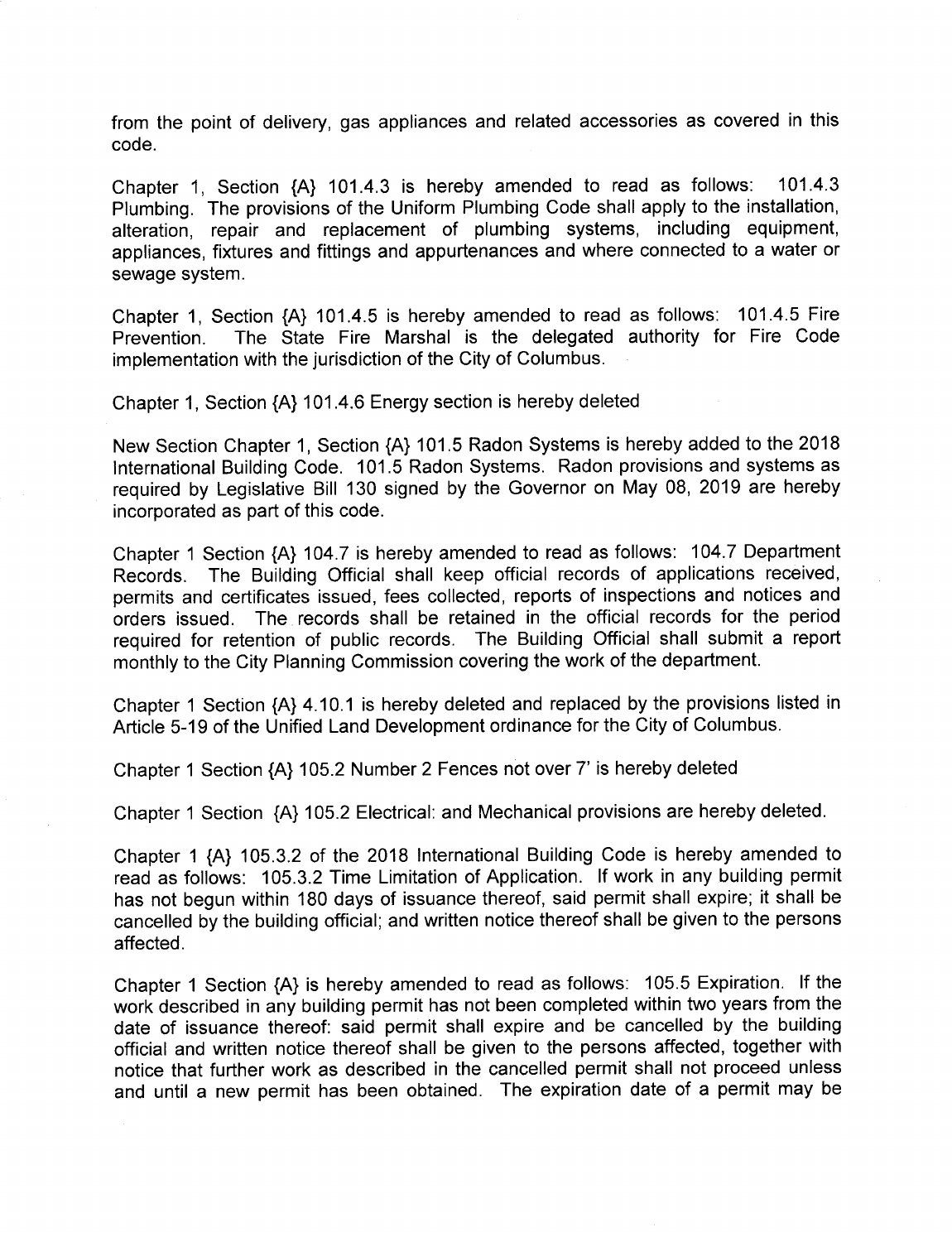established for a period longer than two years if established at the time that such permit is issued by the City. The building official may at his/her discretion extend the expiration period of the building permit.

Chapter 1 Section {A} 109.2 is hereby amended to read as follows: 109.2 Schedule of Permit Fees. On buildings, structures, gas, mechanical and plumbing systems or alterations requiring <sup>a</sup> permit, a fee for each permit shall be paid as required, in accordance with the schedule as established by the applicable governing authority. In addition, a plan review fee equal to 25% of the building permit shall be paid for the plan review. The building official is authorized to set the valuation in accordance with the most current ICC Building Valuation Data on applications as a minimum valuation when deemed necessary.

Chapter 1 Section {A} 114.1 is hereby amended to read as follows: 114.1 Unlawful Acts. It shall be unlawful for any person, firm or corporation to erect, construct, alter, extend, repair, move, remove, demolish or occupy any building or structure in the City or within the extraterritorial jurisdiction of the City or cause the same to be done contrary to or in violation of any provisions of the Code.

Chapter 1 Section {A} 114.4 is hereby amended to read as follows: 114.4 Violation Penalties. Any person, firm or corporation violating any of the provisions of this Code shall be deemed guilty of a misdemeanor and that person shall be deemed guilty of a separate offense for each and every day or portion thereof during which any violation of any of the provisions of this Code is committed, continued or permitted and, upon conviction, shall be punishable by <sup>a</sup> fine of not more than \$ 100 for any one offense or by imprisonment for not more than 30 days or by both fine and imprisonment.

Whenever the Building Official is satisfied that any provisions of this Code have been violated or are about to be violated, or that any order or direction made pursuant to this Code has not been carried out or is being disregarded, he may apply to the City Council and request that it order civil proceedings to be instituted. Any civil proceedings when instituted by the City Attorney at the direction of the City Council, shall be brought in the name of the City of Columbus. Nothing in this Section and no action taken thereunder will exclude any other proceedings authorized by this Code or any other law or ordinance in force, or to exempt any person violating this Code or any of the laws, from any penalty which might be incurred.

Section 305.2.3 is hereby amended to read as follows: 305.2.3 12 or fewer children in a dwelling unit. A facility such as above within a dwelling unit and having 12 or fewer children receiving day care shall be classified as an R- 3 occupancy or shall comply with the International Residential Code.

Section 310.4.1 of the 2018 International Building Code is hereby amended to read as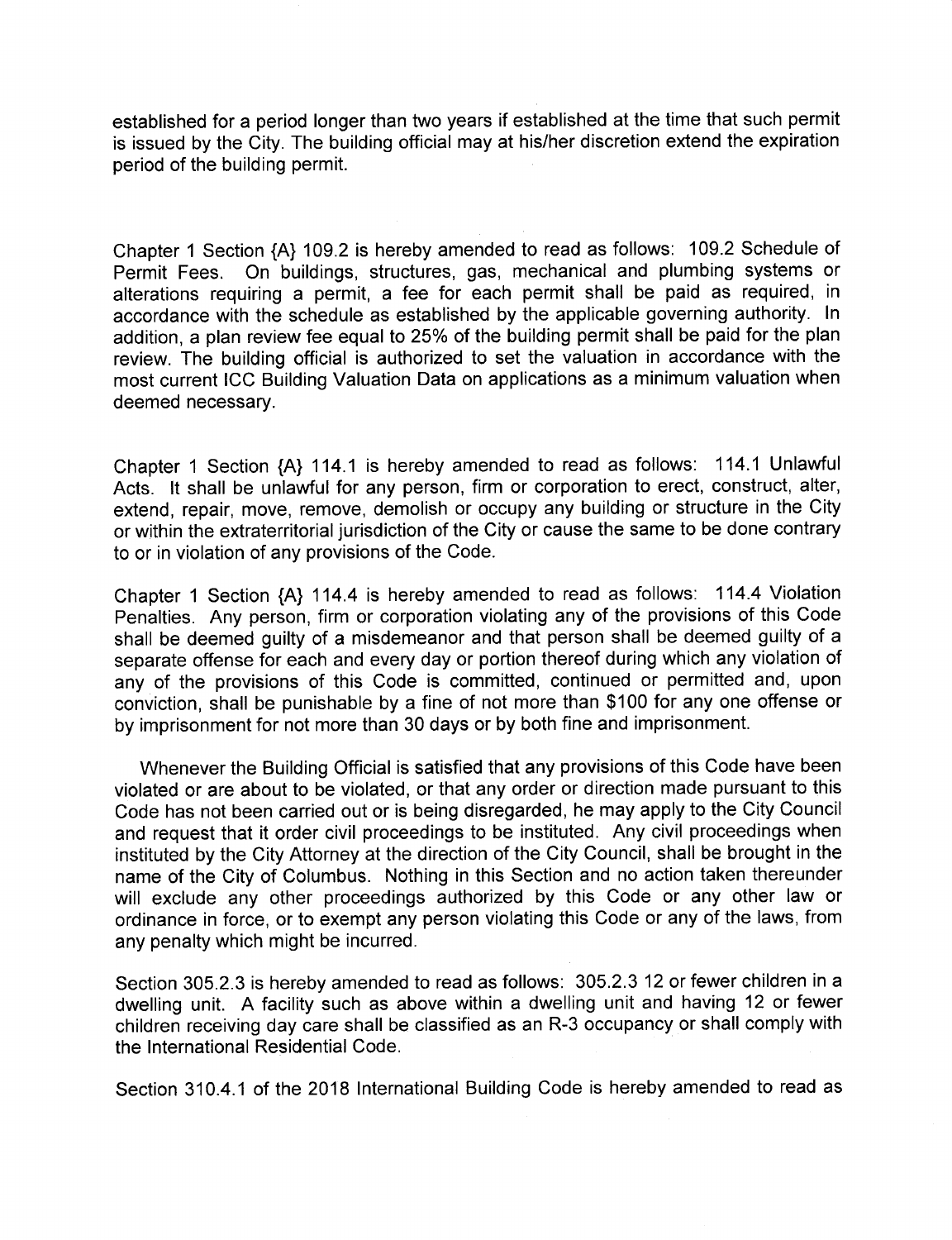follows: 310.4 Care Facilities within a dwelling. Care facilities for 12 or fewer persons receiving care that are within a single-family dwelling are permitted to comply with the International Residential Code.

Section 903.2.8 of the 2018 International Building Code is hereby amended to add 2 exceptions: Exception #1 R-3 Occupancies consisting of one and two family dwellings shall not be required to provide an automatic sprinkler system provided the dwelling is separated form the other occupancy in accordance with Table 508.4 and smoke detectors are installed as required by the Building Official. Exception #2 Care facilities located within a single family dwelling shall not be required to provide an automatic sprinkler system where the number of persons receiving care is 12 or fewer.

Section 1805. 1. 3 of the 2018 International Building Code is hereby amended to include the following requirement for residential construction. 1805. 1. <sup>3</sup> Residential construction must comply with the provisions in amended Section R405 of the 2018 International Residential Code.

Section 1809.5 Frost Protection (Exception) of the 2018 International Building Code is hereby amended to read as follows: 1809.5 Frost Protection- Exception: Free standing unheated light frame construction accessory buildings meeting all of the following conditions shall not be required to be protected:

- 1. Assigned to Risk Category 1, in accordance with Section 1604. 5.
- 2. Building has a maximum area of 440 square feet.
- 3. No dimension exceeds twenty- two feet ( 22') and the width between bearing walls does not exceed twenty feet (20').
- 4. The walls are supported on a monolith footing and slab extending a minimum of twelve inches (12") below grade.
- 5. Eave height of ten ( 10') or less.

Chapter 34 of the 2018 International Building is hereby deleted and replaced with the following State Radon Requirements. Radon systems shall be installed as outlined in State Statute 76-3504 thru 76-3506 per LB130 2019 signed by the governor on May 1, 2019 and include;

## Terms, defined.

For purposes of the Radon Resistant New Construction Act:

1) Active radon mitigation system means a family of radon mitigation systems involving mechanically driven soil depressurization, including sub slab depressurization, drain tile depressurization, block wall depressurization, and sub membrane depressurization. Active radon mitigation system is also known as active soil depressurization;

2) Building contractor means any individual, corporation, partnership, limited liability company, or other business entity that engages in new construction;

3) Department means the Department of Health and Human Services;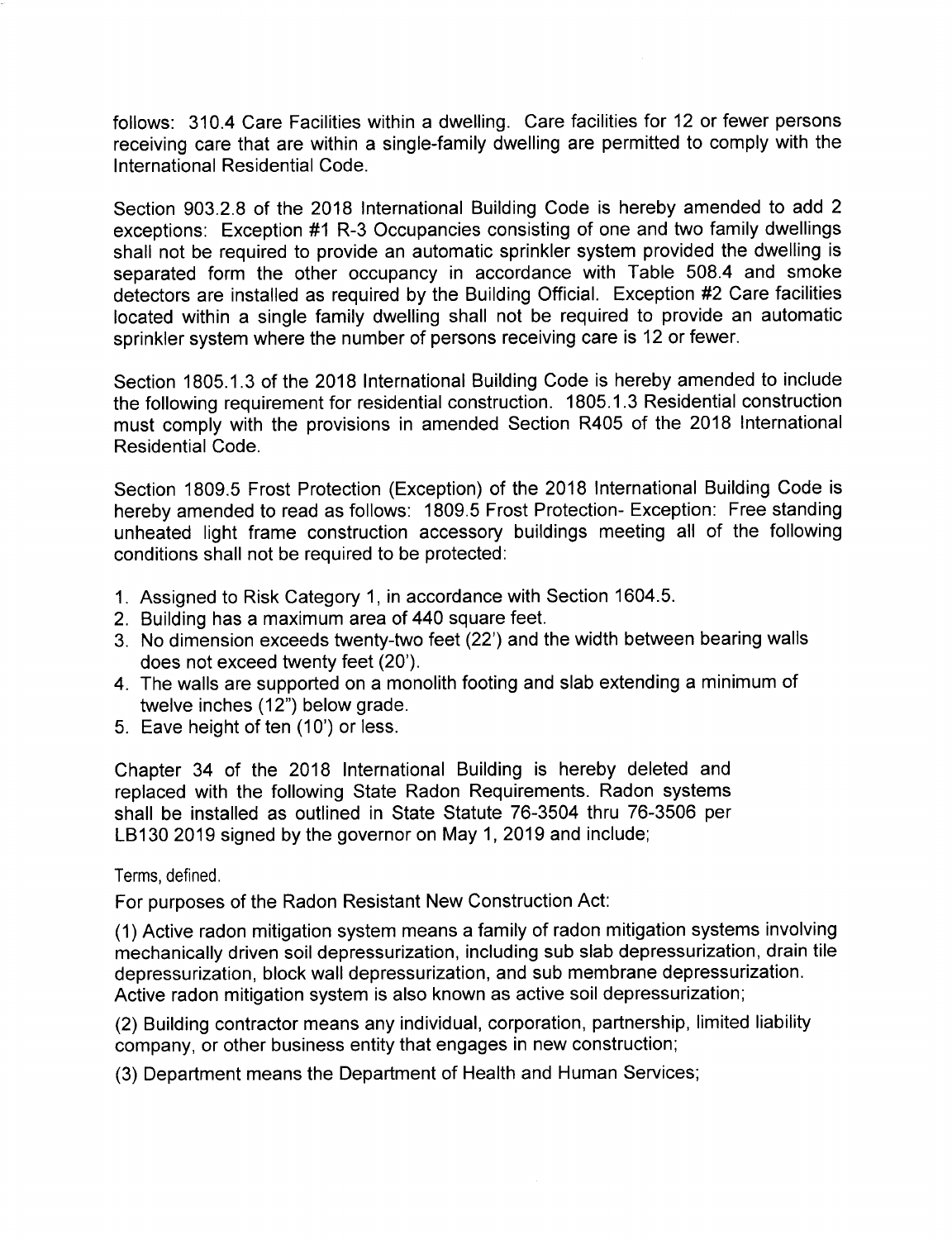4) New construction means any original construction of a single- family home or a multifamily dwelling, including apartments, group homes, condominiums, and townhouses, or any original construction of a building used for commercial, industrial, educational, or medical purposes. New construction does not include additions to existing structures or remodeling of existing structures;

5) Passive radon mitigation system means a pipe installed in new construction that relies solely on the convective flow of air upward for soil gas depressurization and may consist of multiple pipes routed through conditioned space from below the foundation to above the roof;

6) Radon mitigation specialist means an individual who is licensed by the department as a radon mitigation specialist in accordance with the Radiation Control Act; and

7) Radon resistant new construction means construction that utilizes design elements and construction techniques that passively resist radon entry and prepare a building for an active post construction mitigation system.

Radon resistant new construction; minimum standards.

Except as provided in section 76-3505, new construction built after September 1, 2019, in the State of Nebraska that is intended to be regularly occupied by people shall be built using radon resistant new construction. Such construction shall meet the following minimum standards:

 $(1)$  Sumps:

a) A sump pit open to soil or serving as the termination point for sub slab or exterior drain tile loops shall be covered with a gasketed or otherwise sealed lid;

b) A sump used as the suction point in a sub slab depressurization system shall have a lid designed to accommodate the vent pipe; and

c) A sump used as a floor drain shall have a lid equipped with a trapped inlet;

2) A passive sub slab depressurization system shall be installed during construction in basement or slab-on-grade buildings, including the following components:

a) Vent pipe:

(i)(A) A minimum three-inch diameter acrylonitrile butadiene styrene (ABS), polyvinyl chloride ( PVC), or equivalent gas-tight pipe shall be embedded vertically into the sub slab permeable material before the slab is cast. A "T" fitting or equivalent method shall be used to ensure that the pipe opening remains within the sub slab permeable material; or

B) A minimum three- inch diameter ABS, PVC, or equivalent gas- tight pipe shall be inserted directly into an interior perimeter drain tile loop or through a sealed sump cover where the sump is exposed to the sub slab or connected to it through a drainage system;

ii) The pipe shall be extended up through the building floors and terminate at least twelve inches above the surface of the roof in a location at least ten feet away from any window or other opening into the conditioned spaces of the building that is less than two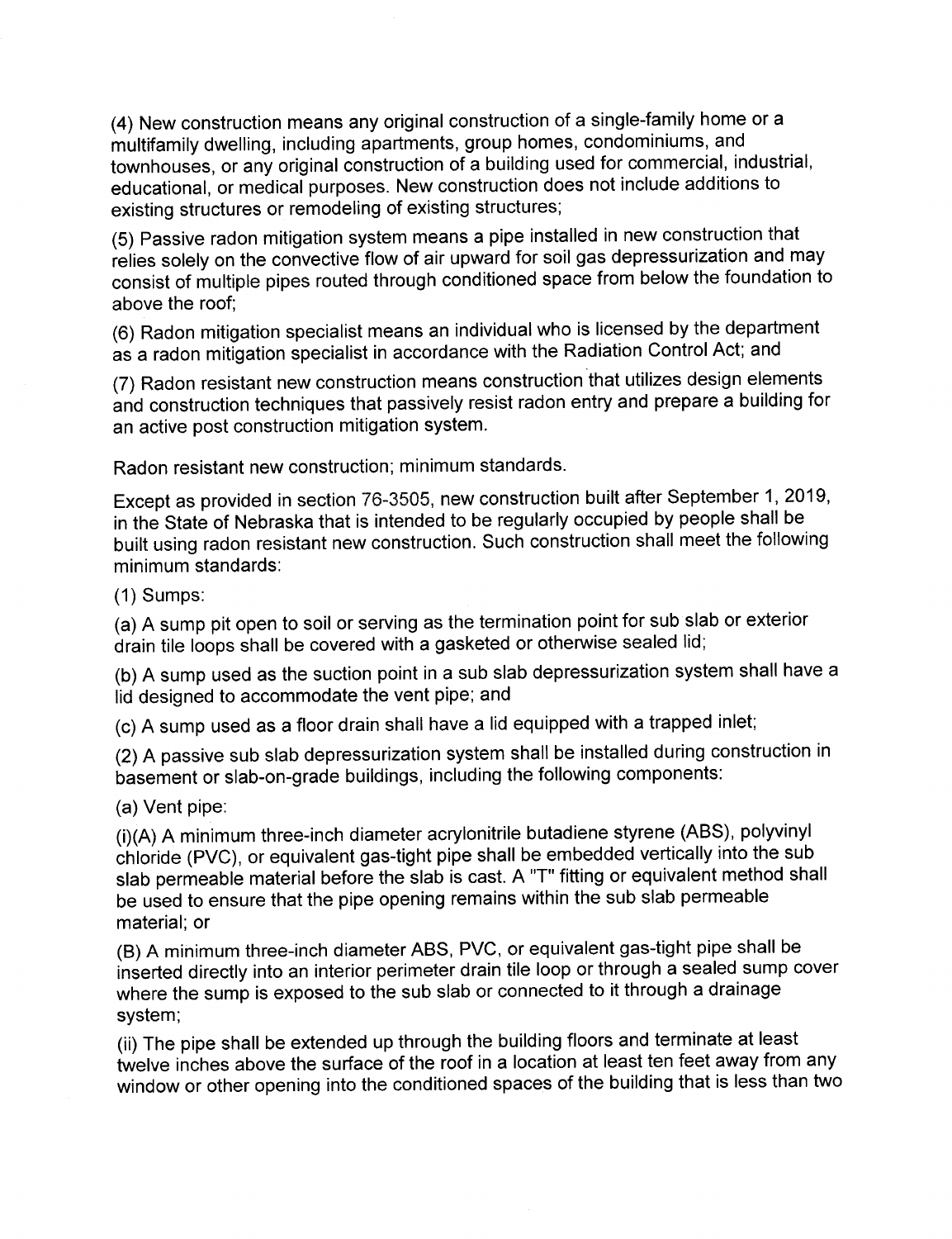feet below the exhaust point and ten feet from any window or other opening in adjoining or adjacent buildings; and

(iii) In buildings where interior footings or other barriers separate the sub slab gaspermeable material, each area shall be fitted with an individual vent pipe. Vent pipes shall connect to a single vent that terminates above the roof or each individual vent pipe shall terminate separately above the roof. All exposed and visible interior radon vent pipes shall be identified with at least one label on each floor and in accessible attics. Such label shall read: Radon Reduction System; and

3) Power source: In order to provide for future installation of an active radon mitigation system, an electrical circuit terminated in an approved box shall be installed during construction in the attic or other anticipated location of vent pipe fans.

New construction not required to use radon resistant new construction; when.

New construction after September 1, 2019, shall not be required to use radon resistant new construction if ( 1) the construction project utilizes the design of an architect or professional engineer licensed under the Engineers and Architects Regulation Act, (2) the construction project is located in a county in which the average radon concentration is less than two and seven-tenths picocuries per liter of air as determined by the department pursuant to section 76-3507, or (3) other than for any residential dwelling unit, a local building official makes a determination, after a review of relevant guidelines for the intended use of the structure and property conditions, that radon resistant new construction is not necessary.

Conversion of passive radon mitigation system to active radon mitigation system authorized.

A building contractor or a subcontractor of a building contractor may convert a passive radon mitigation system to an active radon mitigation system in accordance with rules and regulations adopted and promulgated by the department under the Radiation Control Act for radon mitigation, but the contractor or subcontractor is not required to be a radon mitigation specialist to convert such system. A radon mitigation specialist shall conduct any post installation testing of such system.

Section 3. That Chapter 150 of Title XV of Ordinance 05-47 (Columbus City Code) is hereby amended to add Section 150. 003, the same to read as follows:

150. 003 ADOPTION OF THE 2018 INTERNATIONAL EXISTING BUILDING CODE:

It is hereby adopted for the purpose of existing buildings undergoing repair, alterations or additions and change of occupancy within the City or within the extraterritorial jurisdiction thereof, <sup>a</sup> certain existing building code, known as the International Existing Building Code, 2018 Edition, one copy of said book had been and